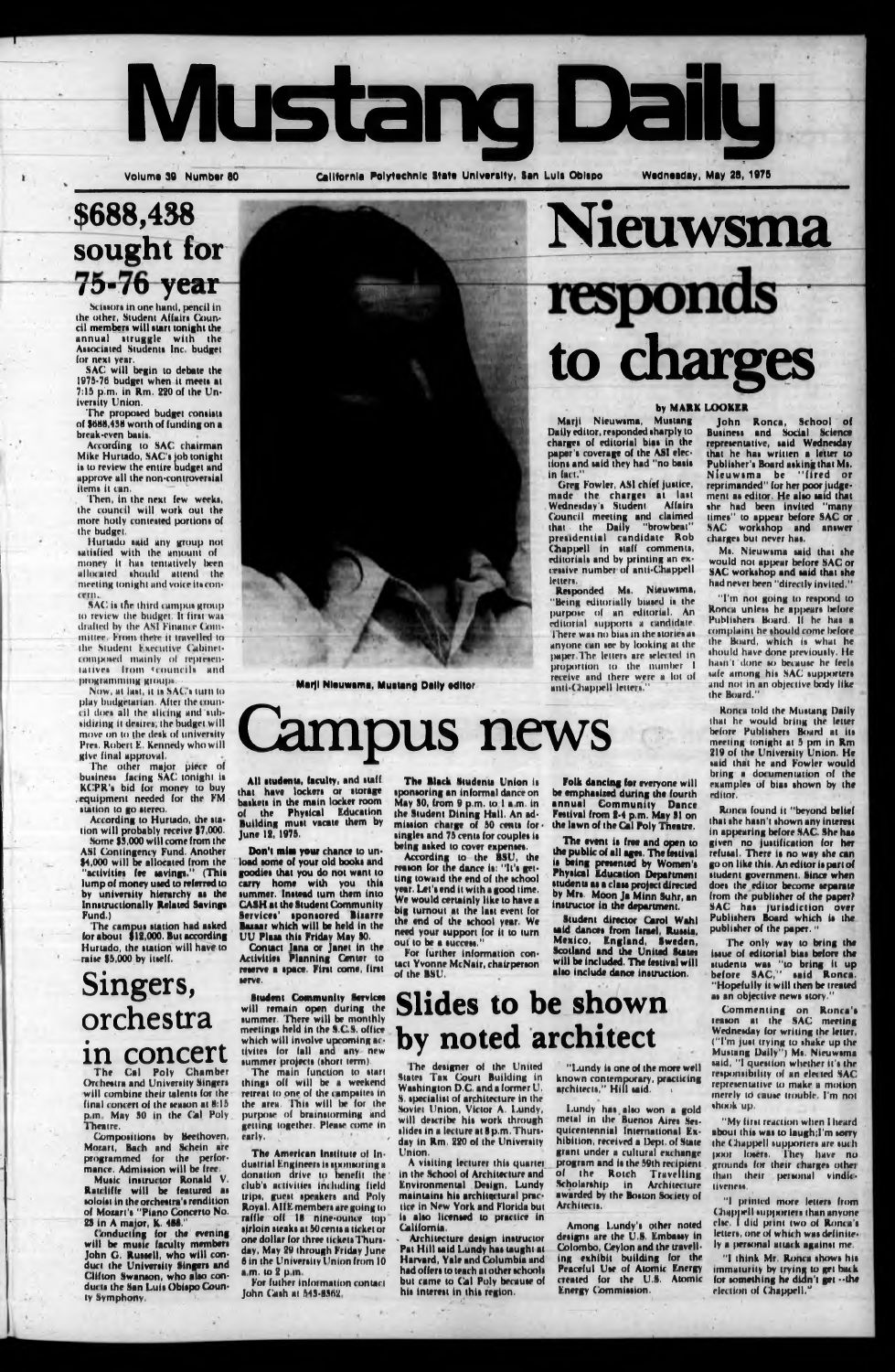### **Creativity**

#### **Editors**

Page 2

Concerning the May 21st SAC<br>meeting wherein KCPR station manager Blair Helsing requested funds for a stereo station, a letter from Brad Brown strongly urged that the Council oppose such a conversion on the grounds that, basically, programming quality would not improve.

I feel I am justified in commenting on this point in that I have did Brad.

It seems that Brad's main gripe is that KCPR's creativity, in terms of production, has greatly declined over the year, in favor of<br>equipment. Admittedly, some of<br>KCPR's production work has not been over-inspiring, but what isn't stated in Brad's letter is the

Consider that KCPR was originally 2 (two) watts of power, serving a tiny segment of the community. The staff back then was a handful of students with some common interests. Also consider that KCPR's broadcast day was from 4 to 6 hours a day it used to sign on at 8 pm and off at 12<br>midnight. KCPR's record library consisted of about 20 records. about 10 of which were playable. So what else was there to do! What Brad calls "the good old days of KCPR was music with a myriad<br>of sometimes well-produced fun. and yes, creative shows like "The Suzie Adventures of Suzie<br>Creamcheese," Impacted News, and many others.

But KCPR is now 2000 watts, has a 24-hour operation, and a 100 plus staff, not to mention a large<br>library of music. Note that this happened without the help of

**Instead of Suzie Creamcheese of** the "good old days." KCPR now has a number of campus-oriented programs, city council meetings<br>live, classical, country and rock music, and so on. It is not primarily a rock station, as Brad suggests, although more diversified music could be an asset to the station, as would a fresh, new creative drive to match up with the new sound.

Brad says "there are better things to do with the money," but doesn't suggest any alternatives. cest one, which totally contradicted his whole statement. He suggested that KCPR get an automation system, which is also known as robot-radio, where creativity simply does not exist.

By all means, KCPR is far from perfect, programming-wise. With<br>many different students going through its doors yearly, a consis-

California

equipment, would not only be a permanent investment in something that strongly<br>represents Cal Poly 24 hours a day, 7 days a week, but would hopefully inapire more wellproduced programs, or some type<br>of on-the-air Theatre, which I'm sure Brad would enjoy.

Brad ends his letter as stating that "Equipment cannot and will not save us," but he signs the letter as a KCPR staff member.<br>Why isn't Brad Brown saving<br>KCPR with creativity? And how can creativity be delegated?

Perhaps that creativity is back in "the good old days" which are gone forever except in memory. and could only be resurrected by playing old Suzie Creamcheese smile on only those who produced them, which includes both Brad Brown and myself.

reported to our council that there is nothing to do. It seems to me that the Chief Justice could have used this body to clear-up some the legal questions concerning Mustang Daily earlier in the year or even with the elections; yet he now finds SAC his only recourse. Publisher's Board is a body

representative has constantly

whose majority consists of schools, SAC, ASI President, and Academic Senate. It is "not" a tool of Mustang Daily. The Board was established to regulate campus publications, hear grievances and has the power to appoint or editorial policy, and temporarily<br>suspend publication. With this<br>authority at hand, I should think it would be the ideal place to "just blow off steam" or to air problems concerning the Mustang Daily.

a ready-made area of complaint and publicity for some of the SAC members. I wonder if anyone will be sensible enough to try.







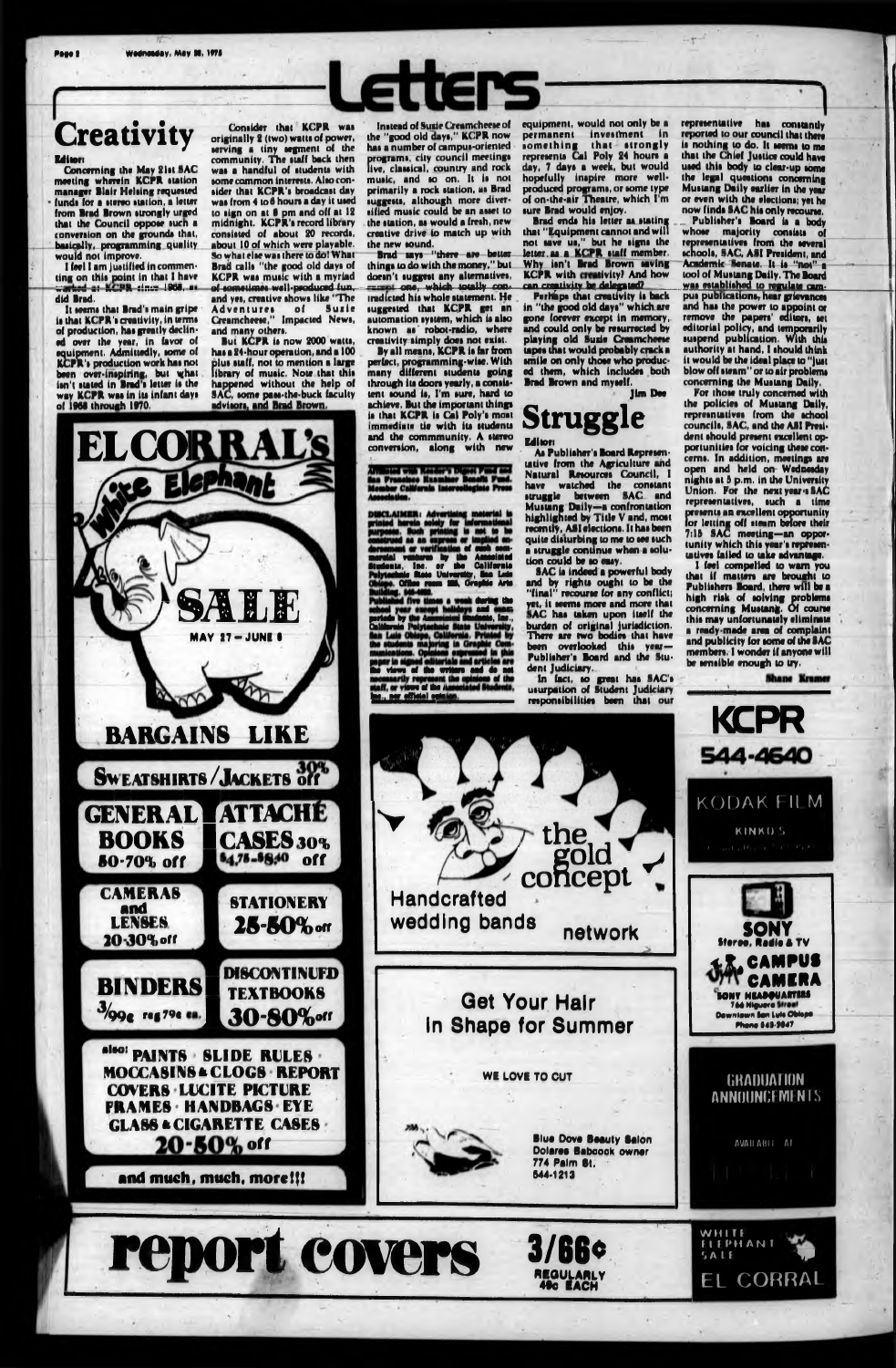**Ban Lule Oblepo** 109 South 81. **Phone 844-7133** 

7226 West Betteravia Rd. **Phone 922-4607** 

Now two locations to serve you 9:00 AM - 6:30 PM **Monday - Saturday** 

Top-quality manufactured by the world's largest mfgs. Many other makes and

| accounts receive.         |                                                                                                                     |                                |                          | iainaat mina, many omat makaa (<br>types in stock.                        |                                                           |                      |  |
|---------------------------|---------------------------------------------------------------------------------------------------------------------|--------------------------------|--------------------------|---------------------------------------------------------------------------|-----------------------------------------------------------|----------------------|--|
|                           | SEIBERLING<br>A DIVISION OF FIRESTONE<br><b>A/T 78 STEEL RADIAL</b><br>40.000 Miles Guaranteed<br>IMPROVED HANDLING |                                |                          | DUNLOP<br>STEEL BELTED RADIAL<br>IMPORTED SIZES - 40,000 Miles Guaranteed |                                                           |                      |  |
|                           |                                                                                                                     |                                |                          | <b>HAN</b>                                                                |                                                           |                      |  |
| 77                        |                                                                                                                     |                                |                          | <b>MAP</b>                                                                | <b>"CASH &amp; CABBY</b>                                  | $r$ .                |  |
|                           |                                                                                                                     |                                |                          |                                                                           | PINCE<br>38.37                                            | <b>TELE</b><br>1.32  |  |
|                           |                                                                                                                     | SMOOTH RIDING                  |                          | 145K10<br>199012                                                          | 30.31                                                     | 14                   |  |
|                           | <b>WAW</b>                                                                                                          | *CASH & CANNY                  | F.E.                     | 144013                                                                    | 11.11                                                     | 1, 22                |  |
|                           | \$121                                                                                                               | <b>PRICK</b>                   | 111                      | 165813                                                                    | 11.00                                                     | $\overline{\bullet}$ |  |
| FW7814                    |                                                                                                                     | 48.08                          | 2M                       | 125813                                                                    | 36.91                                                     | 101                  |  |
|                           | GR <sup>e</sup> NIA                                                                                                 | <b>MA</b> 64                   | 248                      | 165814                                                                    | <b>34.61</b>                                              | 1.00                 |  |
|                           | <b>MN</b> MI4<br>GN <sup>o</sup> nia                                                                                | <b>MA 18</b><br><b>10 M</b>    | $3 - 18$<br>1.03         | <b>FINA</b>                                                               | 39.44                                                     | 1.00                 |  |
|                           | <b>HRMIS</b>                                                                                                        | 84.14                          | 120                      | <b>ISSIDS</b>                                                             | 14.11                                                     | 1.02                 |  |
| JR'NIS                    |                                                                                                                     | M M                            | 3.44                     | <b>INSHIR</b>                                                             | 36.73                                                     | 117                  |  |
| LR"NIS                    |                                                                                                                     | M M                            | $3-60$                   |                                                                           |                                                           |                      |  |
|                           |                                                                                                                     |                                |                          |                                                                           |                                                           |                      |  |
|                           |                                                                                                                     |                                |                          |                                                                           | FROM SEIBERLING                                           |                      |  |
|                           | <b>SEIBERLING</b>                                                                                                   |                                |                          |                                                                           |                                                           |                      |  |
|                           |                                                                                                                     |                                |                          | thly Accluimed G/N Radial                                                 |                                                           |                      |  |
|                           |                                                                                                                     |                                |                          | 30.000 Miles Guaranteed - Fiberglass Belted                               |                                                           |                      |  |
|                           |                                                                                                                     |                                |                          |                                                                           | <b>"CASH &amp; CARRY</b>                                  | P.R.                 |  |
|                           | Jordini                                                                                                             | <b>LES'' WEW</b>               |                          | <b>SIZE</b>                                                               | <b>PRICE</b>                                              | TAX                  |  |
|                           |                                                                                                                     |                                |                          | CH'ni4                                                                    | 33 04                                                     | 1.38                 |  |
|                           |                                                                                                                     | <b>"CASH &amp; CABRY PRICE</b> | $\mathbf{F}.\mathbf{E}.$ | <b>HIR 7614</b>                                                           | 36 87                                                     | 10                   |  |
| tux                       | na v                                                                                                                | WEW                            | <b>TAX</b>               | <b>FR°NI4</b>                                                             | 36 78                                                     | 2.72                 |  |
| C.78.13                   | <b>21 00</b>                                                                                                        |                                |                          | <b>GN"814</b>                                                             | 38.77                                                     | 1.06                 |  |
| C.78.14                   | 91.70                                                                                                               | <b>33.86</b><br>26.34          | 1.03<br>1.00             | <b>MR7N14</b>                                                             | 41 70                                                     | 3.04                 |  |
| R. 38.14                  | <b>23 GB</b>                                                                                                        | <b>Ph</b> 66                   | 1.22                     | <b>GMT018</b>                                                             | 38.77                                                     | 3.04                 |  |
| P. 78-14                  | 34 33                                                                                                               | <b>20 SF</b>                   | 1.39                     | <b>HH'BIA</b>                                                             | 41 70                                                     | $3 - 18$<br>1.34     |  |
| 0.7611                    | 25 M                                                                                                                | 80.37                          | 1.83                     | <b>JRMIS</b><br><b>LIE7815</b>                                            | 43.30                                                     | 3M                   |  |
| $M.76 - 14$               |                                                                                                                     | <b>N</b> or                    | 2.75                     |                                                                           | 66.98                                                     |                      |  |
| $-0.0141$                 |                                                                                                                     | $31 - 41$                      | ΣW                       |                                                                           |                                                           |                      |  |
| <b>P. 78.18</b>           | 84.83                                                                                                               | <b>36 BJ</b>                   | 1.42                     | * CASH & CARRY PEICES                                                     |                                                           |                      |  |
| G-78-15                   | <b>26.64</b>                                                                                                        | <b>26 37</b>                   | 2.80                     |                                                                           |                                                           |                      |  |
| <b>M. 78.18</b>           | 27.52                                                                                                               | 30 M                           | 1.00                     | <b>ALLENTSIA</b>                                                          |                                                           | <b>AT ALLATION</b>   |  |
| $3.76 - 15$               |                                                                                                                     | 31.88                          | 1.01                     |                                                                           |                                                           | AVAILABLE            |  |
| 1.78.18                   |                                                                                                                     | 33 W                           | 1.10                     |                                                                           |                                                           |                      |  |
|                           |                                                                                                                     |                                |                          |                                                                           | <b>BUDGENJERMS WITH APPROVED CREDIT</b>                   |                      |  |
|                           |                                                                                                                     |                                |                          |                                                                           |                                                           |                      |  |
| rimirking i               | mabi a                                                                                                              |                                |                          |                                                                           | <b><i><u>HOODYEAR MANUFACTURED</u></i></b>                |                      |  |
| <b>4 PLY NYLON-BAIRED</b> | WHITE                                                                                                               |                                |                          |                                                                           | <b>HUGGER 60</b><br><b>ROAD</b>                           | HARIO                |  |
|                           |                                                                                                                     | <sup>.</sup> CABIN & CARRY     | P.B.                     |                                                                           |                                                           |                      |  |
| アントリスト アル                 |                                                                                                                     |                                | m                        |                                                                           | Polyester Cord-Fibergiass Heits<br>- Reised White Lotters |                      |  |

A apecial wholesale warehouse group

purchase program for all Cal Poly students, faculty and staff. This is not a one

Present identification showing your sta- tus at Cal Poly and receive prices

shown pelow which our large wholesale

time sale but a continuing program.



**Society of Plastics** conducts symposium

The campus radical

"Plastics in Our Environsent" emphasizing how plastics re used in agriculture, architecare and engineering will be the heme of the fourth annual Cal bly Plastics Symposium begin-<br>sing at 9 a.m. Thursday and<br>hiday in Chumash Auditorium. Speakers representing many of sprakers representing many of<br>the top manufacturers and users<br>d plastic products will be<br>leatured, including Dow<br>Chemical . Company: NASA-<br>Ames Research Center; Hughes Aircraft; Union Carbide; Revell, Inc.; EBI Electric Services; Modern Plastics Company and Hastings Plastics.

Other companies represented vill be Molder Service Company; bly Resins; Century Plastics Inc.

Senior Industrial technology major Kurt Meyer of Oxnard is student coordinator for the symposium, assisted by senior in-<br>dustrial arts major Mike R.<br>Morris of Auburn. The event is being sponsored by the Industrial. Technology Department and the<br>campus student chapter of the Society of Plastics Engineers.



ad Hewlett Packard Company.  $LOPHS31$ 

**FINETI** 

 $\bullet$  TV.